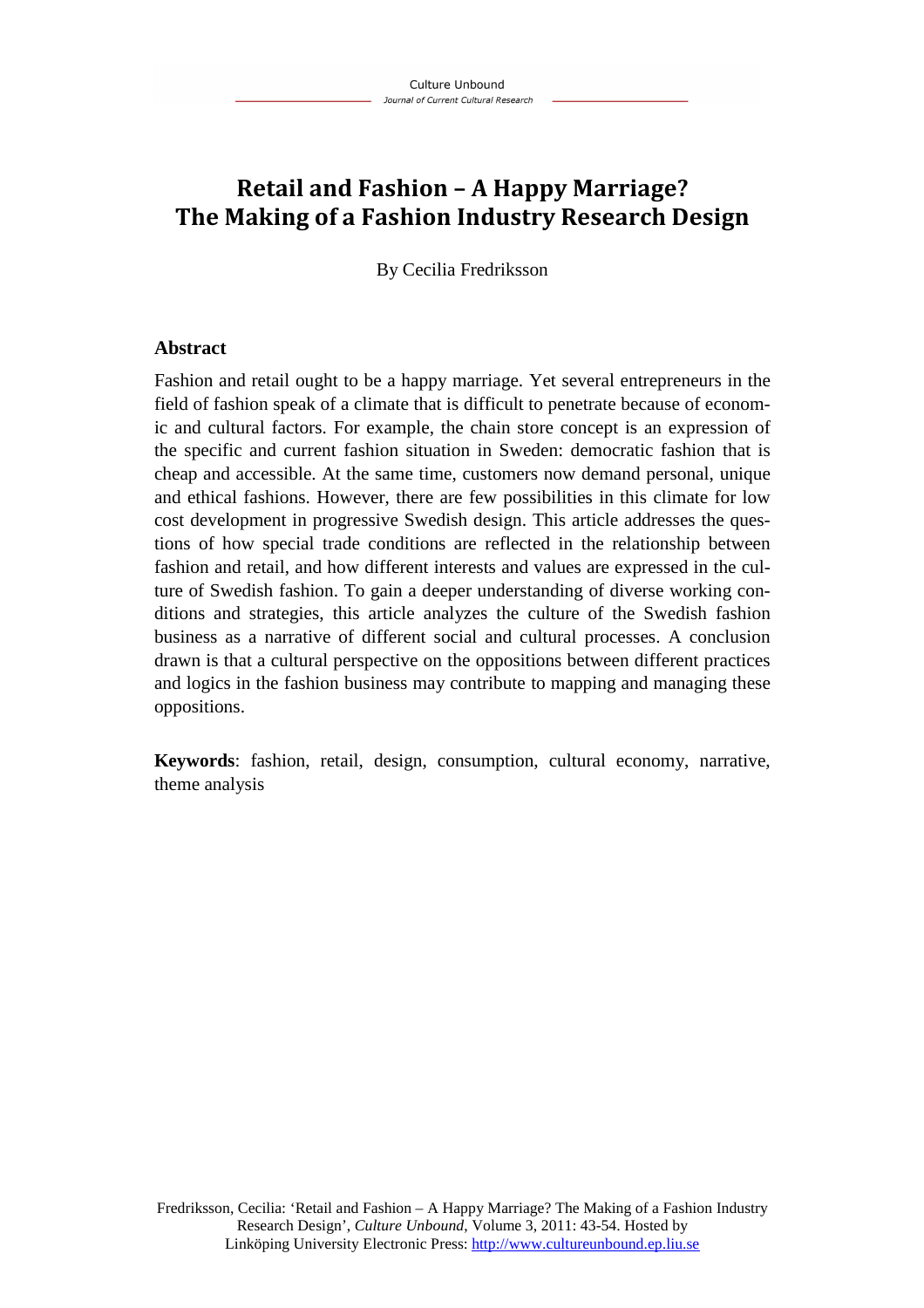## **Setting the Scene I**

When Helen Svensson opened her own fashion store in February, a dream was at last fulfilled. Clothes, shoes and swimming had been important factors in her life. The girl from Höganäs, who was a swimmer in her youth, always had a great passion for clothes. After working in the fashion industry for her whole life, this store will be her greatest challenge. (*Helsingborgs Dagblad*, Spring 2008, my translation)

Fashion and retail ought to be a marriage as happy as the one in this story, which describes the dream many women have of opening a fashion store of their own. However, in reality, such an entrepreneurial business undertaking may more likely end in failure than success. Several entrepreneurs in the field of fashion speak of a climate that is difficult to penetrate because of economical and cultural factors. In Sweden, there are some important developments in the fashion industry, and fashion today has a strong position in Swedish contemporary culture. First, while there is little evidence of higher education among practitioners in the retail field, the science of fashion has even entered academia and most people in fashion design today have an academic degree. Second, reflecting standardisation and concentration, the chain store concept, with its cheap, accessible and democratic styles, has gained wide acceptance in Sweden.

Fashion studies is a new theoretical academic field that calls for constant development of knowledge and legitimacy. The world of fashion has often been described as an 'institutionalised system' (Craik 1994; Entwistle 2000, 2009; Kawamura 2005). In the fashion industry, there has been a clear development from powerful fashion influences on standardized ready-made clothing to a more diffuse contemporary fashion market where consumers have the freedom to make choices. The possibility of identity building through consumption also implies expectations for active and creative self-fulfilment (Douglas & Isherwood 1993; Fredriksson 1996; Brembeck & Ekström 2004; Johansson 2006; Mörck & Pettersson 2007; Ulver-Sneistrup 2008; Gradén & Peterson McIntyre 2009). The sociologist Diana Crane (1999) claims that the former, centralized fashion system has been transformed into a more decentralized fashion system, where fashion editors, consultants and consumers rule fashion to a far greater degree. And far from being simple distributors of goods, shops and other retails sites are active makers of goods, enactors of consumption worlds (Shove & Pantzar 2005; Warde 2005) and producers of value (Penaloza 1999; Kozinets, Sherry et al. 2002, 2004; Crewe 2003; Pettinger 2004). How will these new directions affect the actors in the retail and fashion industry? What cultural, societal and economic conditions are required to meet these increasing demands by the fashion market and by consumers?

In the fashion industry, the encounter between different oppositional forces and social positions is obvious. Fashion is a dynamic field of power that is connected by constant storytelling and conversations that define the present. How are these stories incorporated in the fashion organization? What story does the entrepreneur, the fashion journalist, the fashion photographer, the frontline worker or the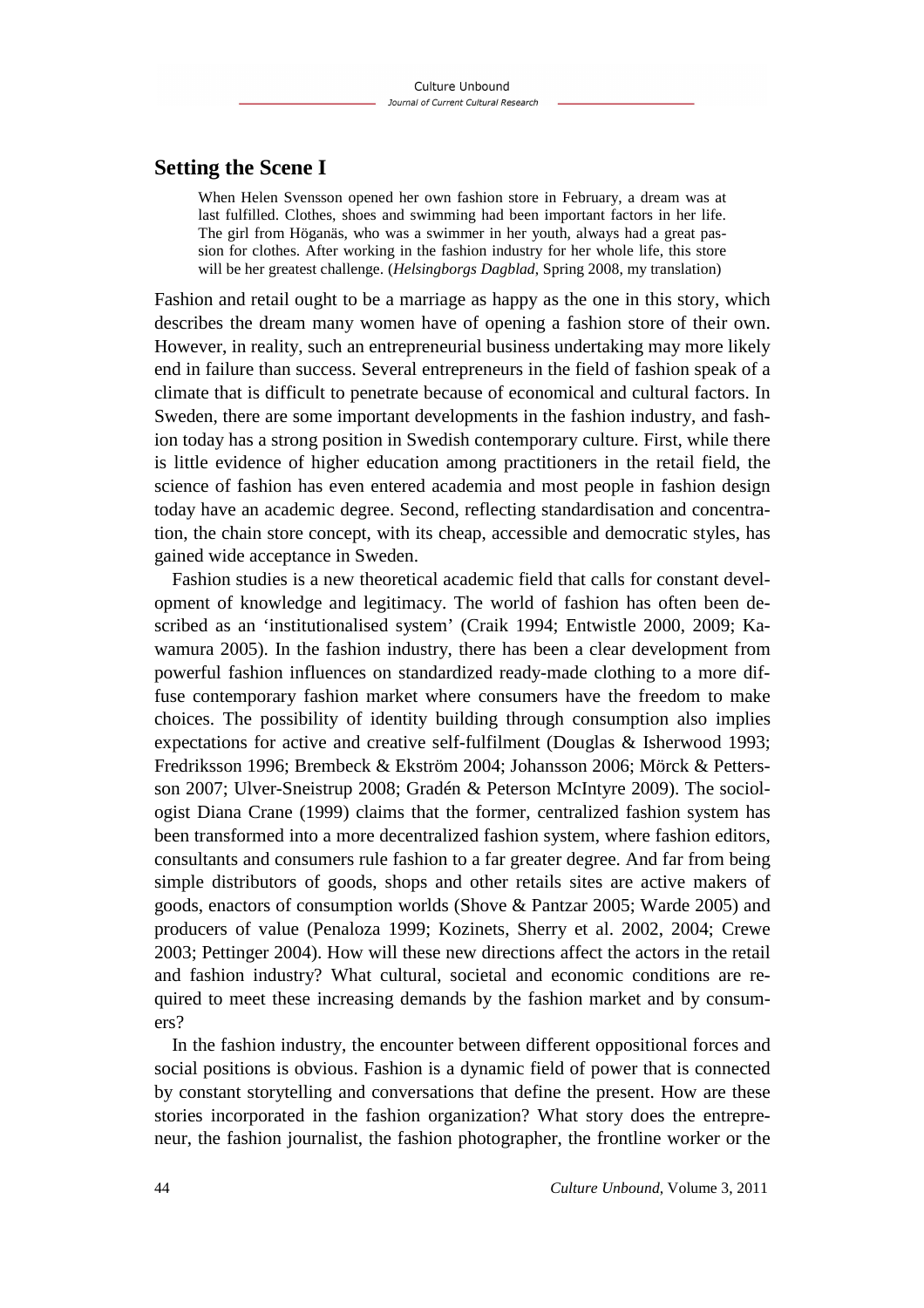fashion manager tell? How do these stories connect to each other and how can the actors' increased awareness concerning different strategies develop the traditional structures of the fashion industry?

One significant trend is that the necessities of low cost development in the fashion industry allow little possibility for the growth of progressive Swedish design. In an industry where a few major players dominate the Swedish fashion culture, most newly graduated fashion designers begin their careers at the large retail chain stores, ruling out the possibility of owning a business of their own. The result is a fashion industry where new design seldom breaks through (Sundberg 2006).

Two general research issues of interest in this connection are the ways in which special trade conditions are reflected in the relationship between fashion and retail, and how different interests and values are expressed in the marketing of fashion. In order to gain a deeper understanding of these issues – the diverse working conditions and strategies in the fashion industry – I will analyze the Swedish fashion industry culture in connection with fashion and retail as scenes of various social and cultural processes. As empirical data for this study, I investigate some of the necessary conditions for entrepreneurship in fashion and design. From a starting position in cultural analysis, I examine the possibilities of a suitable research design.

# **Framing the Picture: The Market of Fashion**

The fashion market is constructed of various oppositional forces. These oppositions are the required conditions for, and the result of, fashion as an industry that is in constant change. The spread of oppositions is reflected in a constantly growing lifestyle industry where the very specific organisation of the fashion industry can illuminate contemporary working conditions. Therefore, an empirical focus on the interaction between the actors in the retail industry and the fashion industry is an important research avenue.

One method of studying such interaction is to use a narrative perspective in which narrative methods, as a research tool, assume that stories are useful for communication and sensemaking processes (cf; Adelswärd 1996; Boje 2001; Corvellec & Holmberg 2004; Boje et al. 2005; Johansson 2005; Mossberg & Nissen-Johansen 2006). From a management perspective, there is also widespread interest in mediating messages and strategies through storytelling (Czarniawska & Alvesson 1998; Czarniawska 1999). General fashion business narratives and specific sensemaking fashion stories offer an empirical basis for understanding the specific conditions of the fashion industry. Such narratives and stories are part of a constant sensemaking process as actors, in their ongoing dialogue, make reasonable interpretations of events in the organisation and its surrounding world (Weick 1995).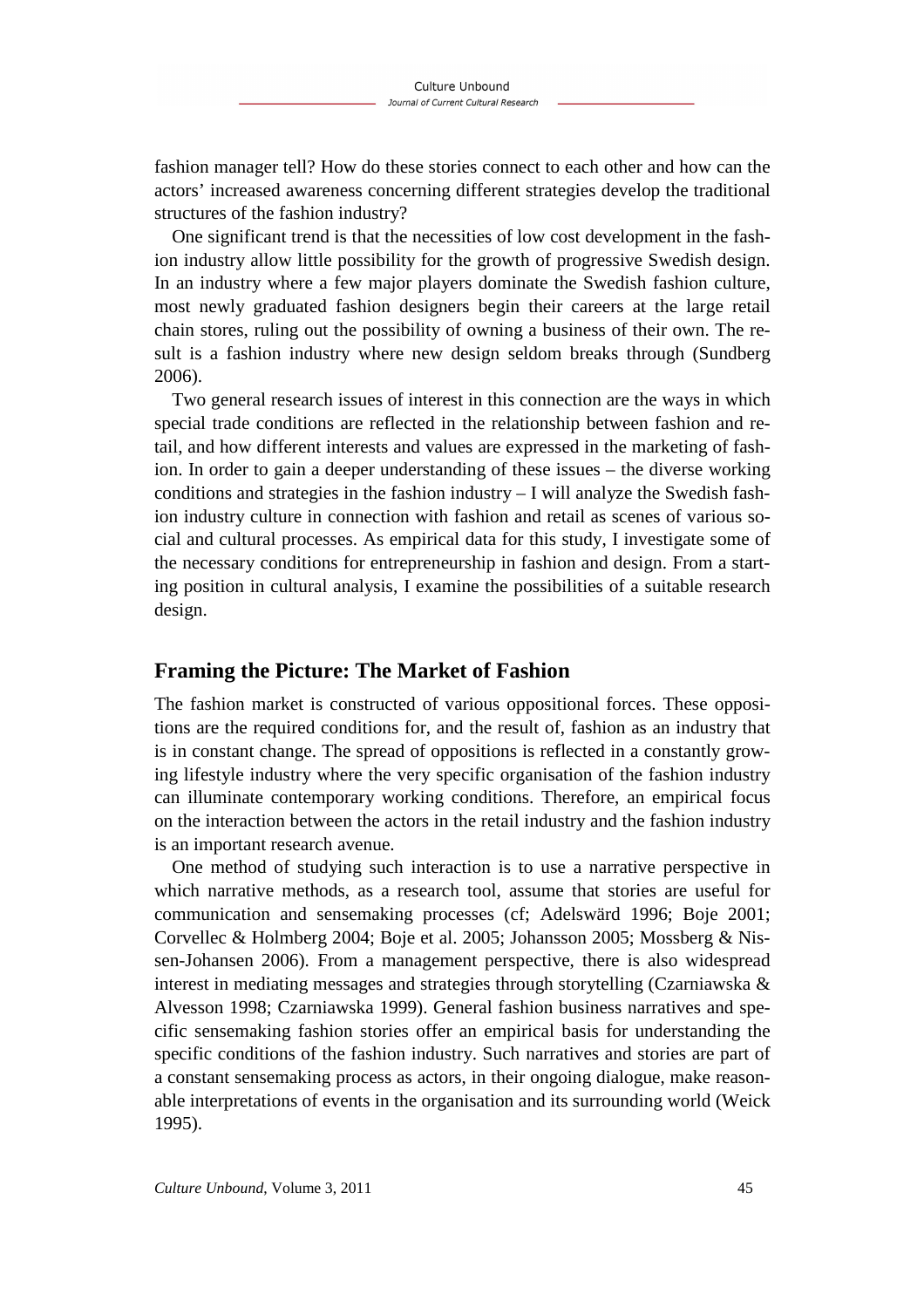As already mentioned, in the last twenty years, the consumption of fashion and style trends has been viewed as a sensemaking, everyday life activity in lifestyle production, identity building and communication. Much individual activity concerns negotiations about the innumerable free choices available in the market. Furthermore, the market of fashion is considered an important arena for contemporary identity expression and identity construction*.* As a result, this close connection between identity and consumption increasingly expands the interactive lifestyle industry and changes the working conditions of actors who must transform commodities into individual lifestyles and fashion experiences (Sennett 1999; McRobbie 2003; Salomonsson 2005). In the so-called experience society (Pine & Gilmore 1999; O'Dell 2002), design has become an important key symbol of the change in the production of goods and services**.** 

In Sweden there is a great confidence in the future growth of the design and lifestyle industry. The Swedish government proclaimed the year 2005 a *Year of Design* with the intention of showing how design could contribute to cultural development, economic growth, social welfare and ecological sustainability (Fredriksson 2005). In 2008, Stockholm University created the first Swedish professorial chair in Fashion Science and designated fashion as an academic subject.

The recent investments in fashion and design are the result of a new and strategic cooperation between culture, trade and industry. This cooperation may be interpreted as a symbolic union between culture and economy (Löfgren & Willim 2005), a cultural economy (du Gay & Pryke 2002; Amin & Thrift 2003) or an economization of culture (Fornäs 2001). Even in 'the new economy' of the 1990s, metaphors from the world of fashion were used. For example, the 'Catwalk economy' links the cultural aspects of business to the puffed-up fashion industry (Löfgren 2003), both of which are preoccupied with predicting the future. This design discourse is also an important tool for the transformation of traditional work into new trends in labour and production (Warhust, Thompson & Nickson 2009). Thus, given the consumption aesthetics of the experience society, it is important to develop a more critical attitude towards these aesthetics and toward the consequences of the new work ethics (Bauman 1998). How can these changing working conditions be connected with a general narrative of fashion industry discourse?

# **The Story of Fashion Industry**

While fashion is often analyzed as cultural practice and social processes (Steele 1997; Crane 2000; Aspers 2001; Kawamura 2005; Nilsson 2005; Frisell Ellburg 2008), it has more rarely been studied from an organization perspective. According to Bourdieu (1991, 1993), however, it is important to examine perspectives of production as well as perspectives of consumption. The connections between fashion as a social system, a cultural practice and a symbolic product are essential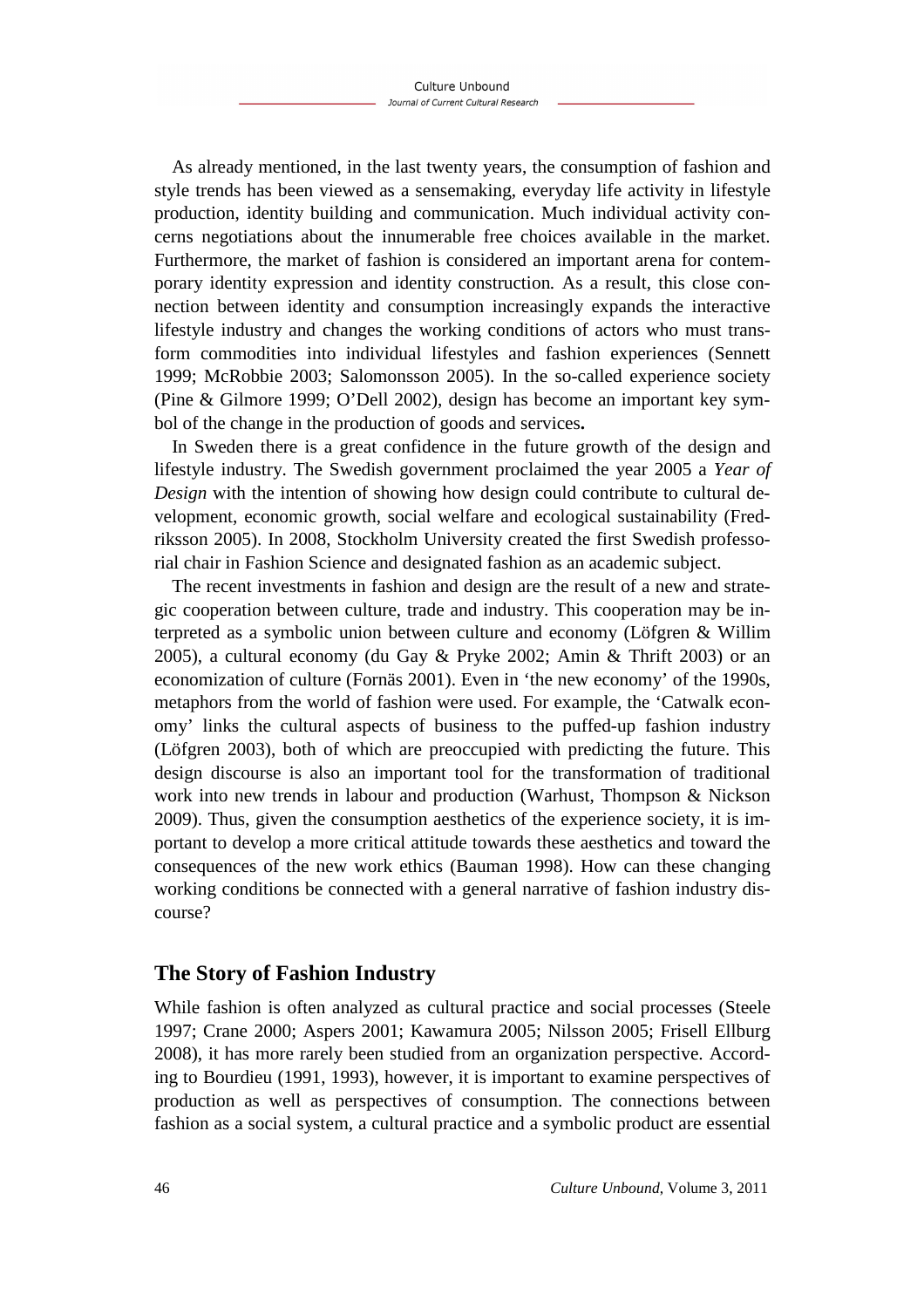components in the consumers' identity construction and in the working conditions of the fashion industry. One of the most basic transactions in the fashion industry is the encounter between frontline service workers and customers. Here, the purchase transaction transforms the abstract fashion system into specific and critical factors where service encounter, customer interaction and experience can be studied (Grönroos 2005; Corvellec & Lindquist 2005; Bäckström & Johansson 2005).

In the general media and in popular culture, fashion sensemaking processes are shaped as scenes that carry a specific meaning. A current example of such a scene is an episode in the well-known film, *The Devil Wears Prada*, where the tyrannical fashion magazine editor (Miranda, played by Meryl Streep) verbally punishes her new assistant. The very unfashionable assistant (Andrea, played by Anne Hathaway) giggles scornfully when the editor and her consultants struggle to choose between two identical blue belts. Miranda lectures harshly:

'This stuff'? Oh, okay. I see. You think this has nothing to do with you. You go to your closet and you select, I don't know, that lumpy blue sweater, for instance, because you're trying to tell the world you take yourself too seriously to care about what you put on your back, but what you don't know is that that sweater is not just blue. It's not turquoise. It's not lapis. It's actually cerulean. And you're also blithely unaware of the fact that in 2002, Oscar de la Renta did a collection of cerulean gowns and it was Yves Saint Laurent who showed cerulean military jackets.

I think we need a jacket here.

The cerulean quickly showed up in the collection of eight different designers. And then it filtered down through the department stores and then trickled on down into some tragic Casual Corner where you, no doubt, fished it out of some clearance bin. However, that blue represents millions of dollars and countless jobs. And it's sort of comical how you think that you've made a choice that exempts you from the fashion industry when, in fact, you're wearing a sweater that was selected for you by the people in this room from a pile of 'stuff.'

This film scene impressively summarizes the encounter between different structures of meaning as well as legitimizes the processes of the fashion industry. By explaining all the knowledge behind the blue of Andrea's sweater, Miranda is simultaneously justifying the huge cultural and economic importance of fashion. The message is that no one should believe that he or she is indifferent to fashion, or is better than those who take fashion seriously. The scene also shows how the fashion industry works as it constantly struggles for respect and exclusivity. Guardians of the industry, including fashion magazine actors, play an important watchdog function. Additionally, although the fashion industry is a star system where the creative designer has the starring role (Kawamura 2005), there are social processes and collective agreements that award charismatic authority to designers in their stereotypical roles as creative geniuses. What happens when such a star system interacts with the retail side of the business?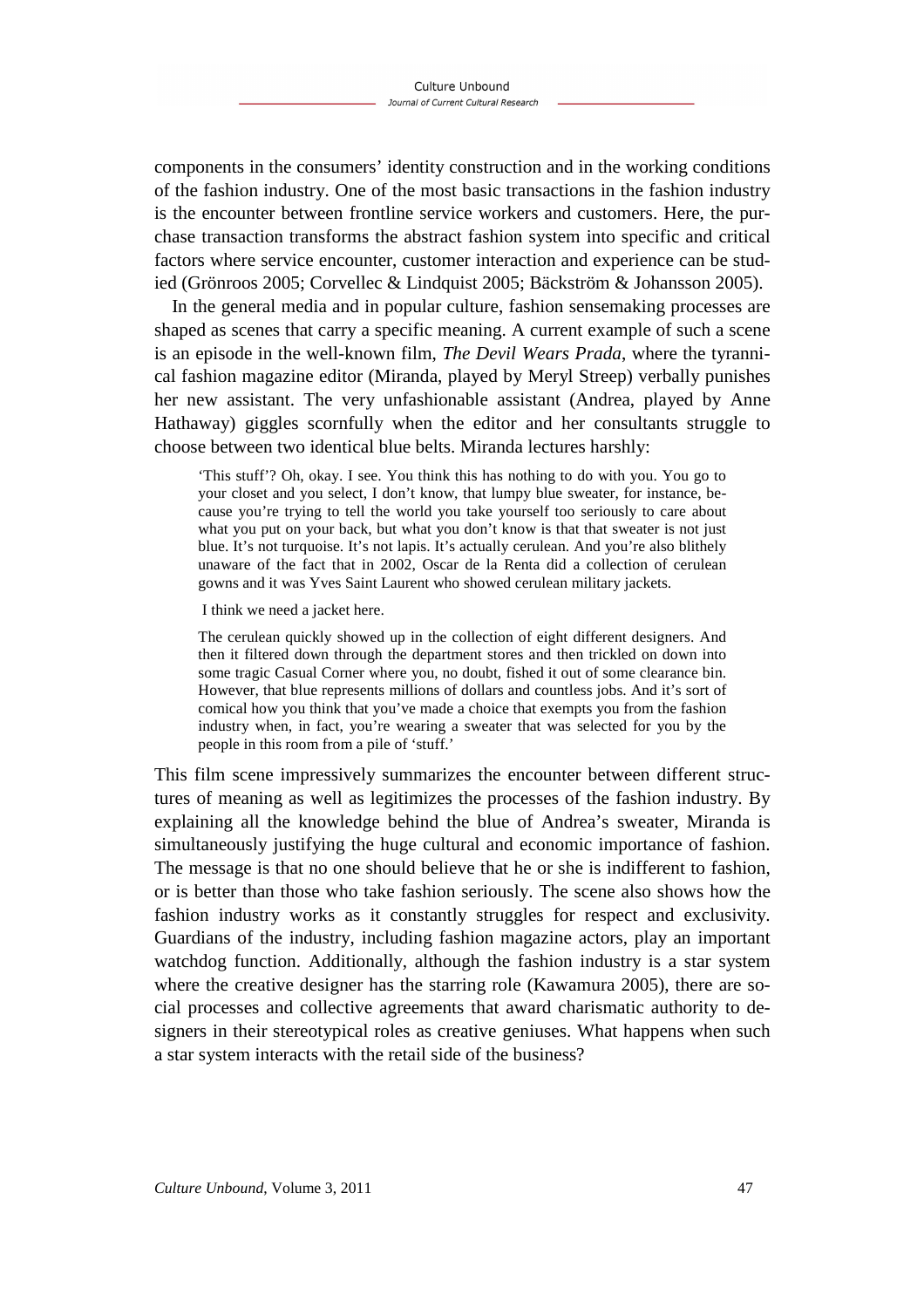# **Fashion Business as Theme Analysis**

My methodological approach to the fashion industry is based on an analysis of a number of cultural themes representated in business material, magazines and popular fiction like the empirical case above. Classic cultural analysis often takes as its point of departure the basic sensemaking themes in a culture or a phenomenon (Spradley 1980; Ehn & Löfgren 2001; Sunderland & Denny 2007). David Boje (2001) has developed this eclectic method into a well-established qualitative research method in management and organization research. The print media often publishes exclusive fashion reports, new fashion magazines constantly appear and new fashion books are published. What is the subject of those public conversations? How do these conversations reveal the interaction between the fashion industry and retail business?

After a brief scanning of the research field I identified the striking element of different success stories in relation to fashion and retail industry. Despite the rather minimal academic interest, I also found that fashion today is a common topic of public conversation in Sweden. Through a discursive reading a number of basic cultural themes, expressed as 'statements' in the Swedish fashion industry discourse were traced from a number of non-linear and fragmented common narratives. Together with 7 indepht interviews with fashion shop keepers (Fredriksson 2010), these statements became the empirical and theoretical starting point for the research design. The isolation of cultural themes resulted in a pattern of storylines presented below; units of cultural meaning that constitute empirical material for research. The statements reflect briefly some cultural values in the public conversion on fashion, design and retail business in Sweden today. The statements, which in further research will be turned down or developed into 'microstoria analysis' (Boje 2001), are as follows:

1) Taste is often disgust with the taste of others.

2) Style is about the things I do every day and can be incredibly varied.

The main thing is that I'm true to myself.

- 3) Good design will last for a lifetime.
- 4) Fashion has always been the art of intuition.
- 5) Fashion and style have no roots in Sweden.
- 6) Retailers are mainly ruled by the stock market.
- 7) The fashion industry is a dirty industry.

#### *1) Taste is often disgust with the taste of others (Pierre Bourdieu)*

Pierre Bourdieu (1991, 1993), who taught us the logic of distinction, has partly written the meta-narrative of fashion. According to Bourdieu, fashion and design depend on making distinctions. The ability to make distinctions is one of the most important assets in a consumption society. The market's concern with the cultural status of trademarks that grow out of distinction projects leads to increasing prices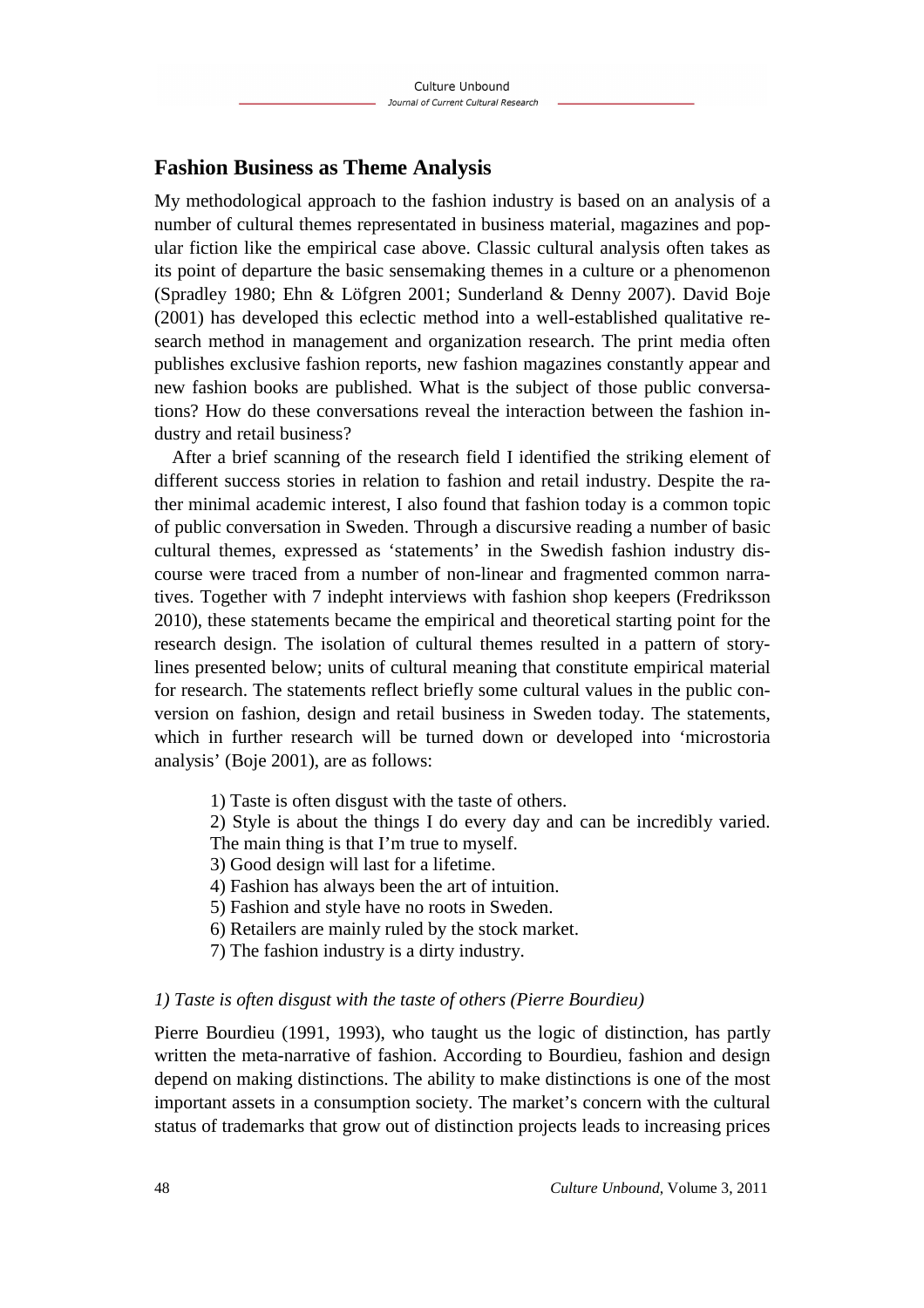and stimulation of demand, while at the same time, cultural status is based on a contradictory relationship with the commercialism of selling.

# *2) Style is about the things I do every day and can be incredibly varied. The main thing is that I'm true to myself. (Siemens' kitchen advertisement)*

We often describe ourselves in terms of style, taste and identity. The aesthetization of everyday life is a modern competence, which, in comparison with evaluative aesthetics, can be analyzed as individual skills (Featherstone 2007). Aestethization skills are established in a society that offers individuals many ways to design and express their own lives. The aesthetization of everyday life includes our attitudes to our surroundings, to our homes and the people and objects we live with. Old hierarchies are turned upside- down, knowledge transforms into experiences and nothing is really good or bad any more, but rather a matter of interest.

# *3) Good design will last for a lifetime*. (Year of Design 2005)

'But it shouldn't be possibly to *buy* an identity today', the Swedish Minister of Culture argues.

Today, design is often described as something you could have more or less of. Good taste is harder to price. The cultural capital required for making the 'right compositions' can't be purchased as a lifestyle kit without reflection. Instead, contemporary consumption culture offers different possibilities for turning life into an aesthetic total project where clothes, habits and experiences together create an entire lifestyle. The possibility to *create* a lifestyle to *enjoy* presupposes an ability to *choose* from the offered abundance. These possibilities shape some of the cultural imperatives that modern consumers must handle.

# *4) Fashion has always been the art of intuition. (National Council for Architecture, Form and Design)*

Fashion processes are often understood as present in a more or less glamorous obscurity, and no one seems to understand how and why different trends occur. However, the longing to reveal the secrets of fashion are not new since the magic of fashion has been in the focus of disclosure for a century. The Intuition Story is a specific gendered story, following the discourse on passionate consumption practice. Fashion is a phenomenon for predictions and forecasting, and this inherent dynamic is a crucial part in the forces of fashion structure.

# *5) Fashion and style have no roots in Sweden. (Swedish fashion journalists)*

Some fashion journalists claim that the connecting link between our clothes and our creative history is missing in Sweden. Since the 'people into design' clarified that design is just a question of form, fashion was categorized as ornament and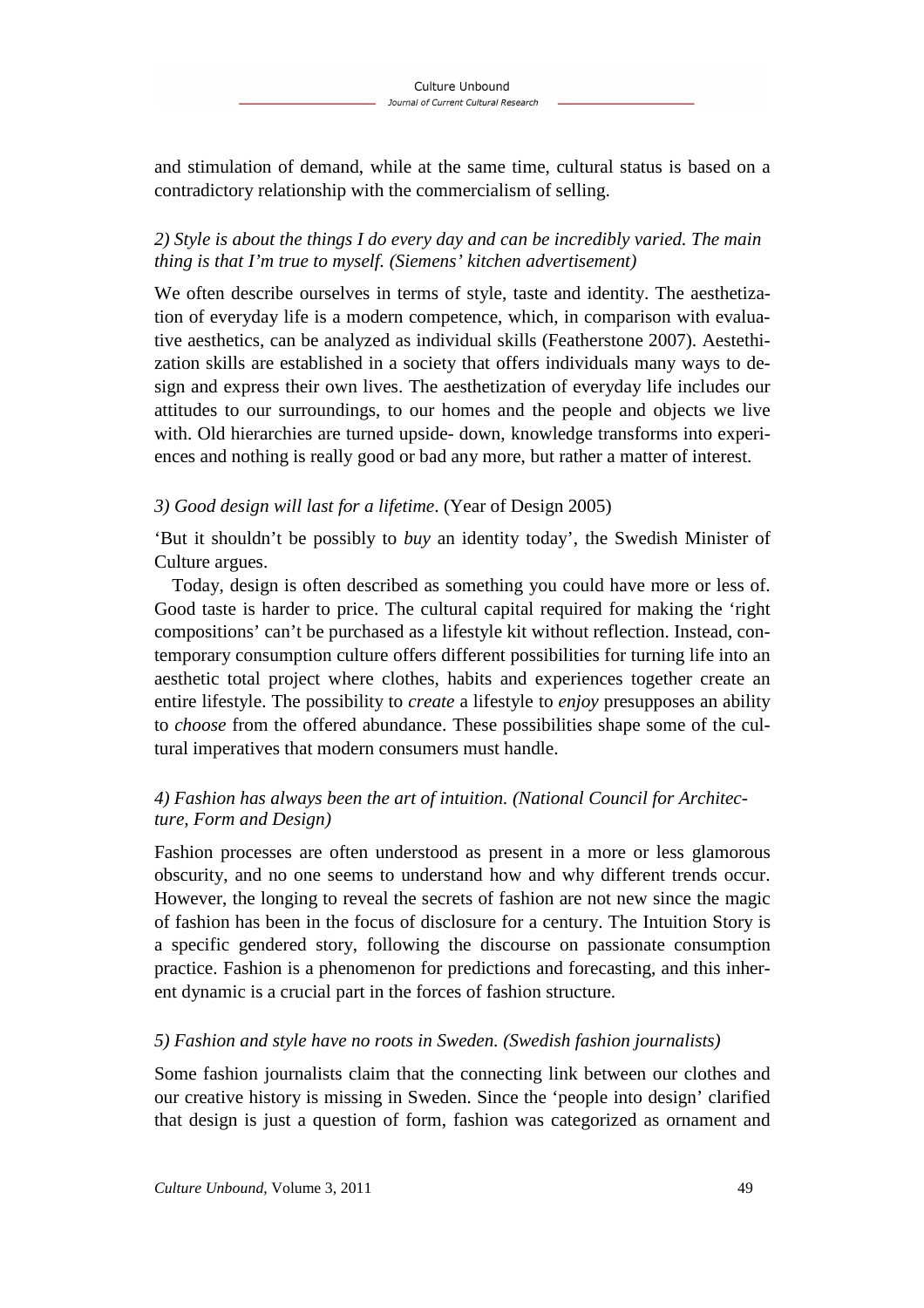decoration. When clothes turn into design, fashion has to be something that is 'fair, rational and non-commercial'.

'People in fashion have to stop apologizing for doing fashion', a journalist says.

# *6) Retailers are mainly ruled by the stock market. (National Council for Architecture, Form and Design)*

Small entrepreneurs in the field of design indicate they have total exposure to market forces. Retail business fails as a channel for communication with consumers. Fashion is unfortunately regarded as a matter for market forces and this idea persists in the marketing area. It is almost impossible to establish a smaller design business, and fashion entrepreneurs are constantly reduced to the chain store concept. A turning point for 'fast fashion' is often discussed, as well as the lack of foresight and planning in the retail business.

#### *7) The fashion industry is a dirty industry. (Swedish fashion journalists)*

'Sustainability issues are not trendy, they are forever', says fashion researcher Mathilda Tham. The Sustainable Fashion Academy has an executive division for educating Swedish fashion and textile companies in sustainable branding. The explosion in over-design will, according to some trend analysists, be replaced by simplicity and quality.

**'**But consumers want more and more', says a retail manager, and adds: 'We can't know what consumers are thinking, but we measure how much we are selling.'

# **Setting the Scene II**

After this presentation of some cultural themes in the fashion and retail industry, I next focus on some of the the research questions. The sociologist Patrik Aspers (2001) has exhaustively analyzed markets from a phenomenological perspective. In a study of Swedish fashion photographers, Aspers shows that the fashion market consists of two different logics: 'the logic of arts' and 'the logic of economy'. The cultural meaning of these two logics is the basis for my interpretation of the isolated themes. I return to the opening quotation in this article and in accordance with my chosen research method, I trace a narrative from the newspaper article on Helen Svensson's passion for clothes and her dream of her own fashion store:

#### *A dream was fulfilled when she opened her own fashion store.*

This story describes a young woman's success in a tough fashion market. Several of the cultural themes are present in the story that communicates the metanarrative of fashion and its mechanisms. In spite of the tough climate for entrepreneurs, Helen Svensson dared to realize her dream. In using a dream metaphor,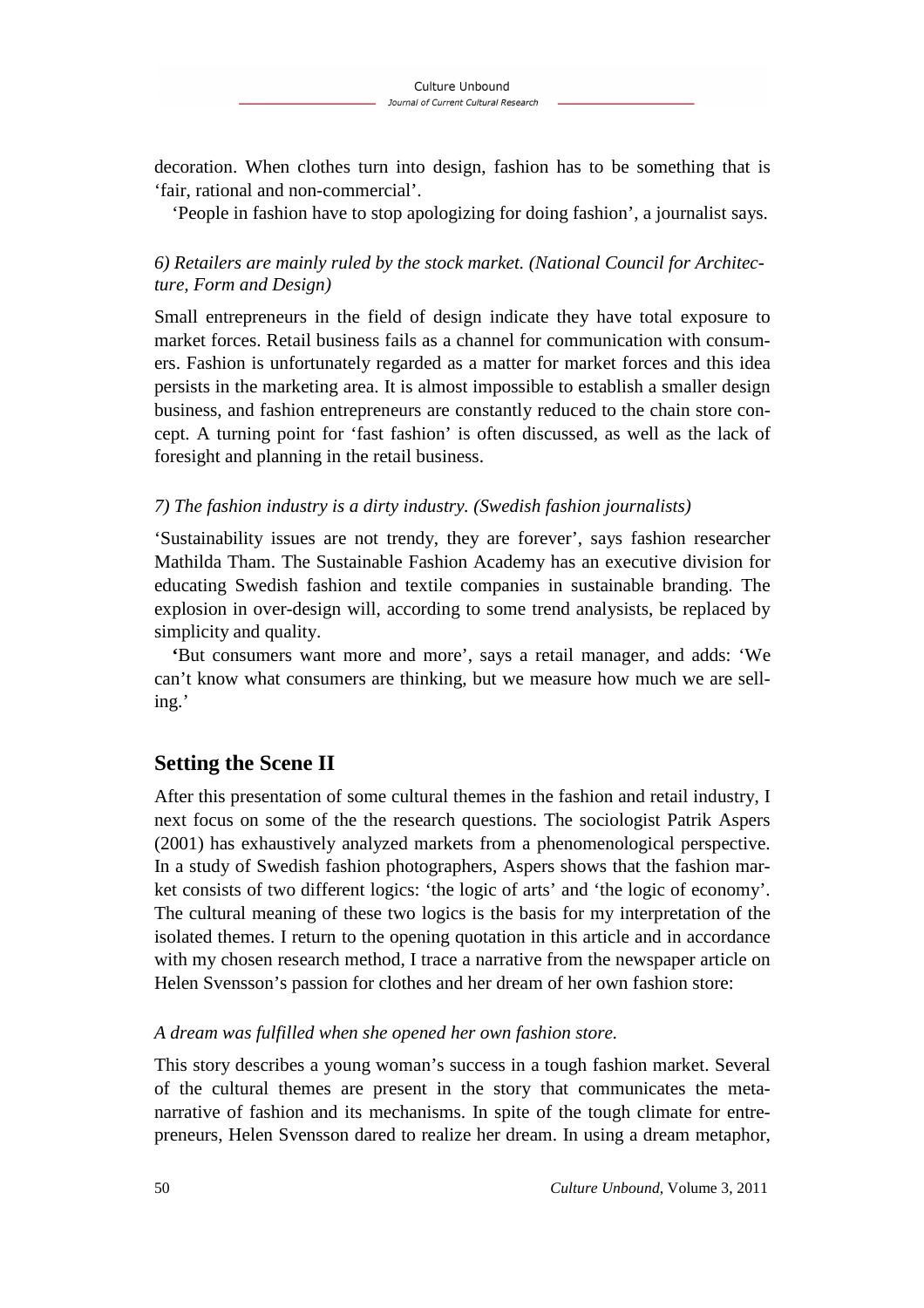the implication is that this goal is unattainable for most people; such a success story, achieved in such a climate, shows the exclusivity and impact of fashion. This distinct gender-narrative (Mörck & Pettersson 2007b; Gradén & Petersson McIntyre 2009) also has to be analyzed in the context of the feminization of the fashion industry and the image of fashion as a 'woman's trap' (Kawamura 2007).

Another story has the same theme. In the recently founded Swedish magazine, *Passion for Business*, a magazine for career women, the 'queen of Swedish fashion' Filippa Knutsson (Filippa K) expresses her thoughts about 'the crisis, the new family and her plans for conquering the world':

I have always been looking forward, aiming at the next level, and then I have worked hard to get us up there. To me, it has always been a matter of course that we should establish ourselves in Europe.

Filippa K, as a trademark, is often described, as the Swedish 'wonder of fashion'. The trademark and Filippa Knutsson herself are inspirations for many women entrepreneurs in the fashion industry. Filippa Knutsson describes herself as a 'barefoot designer', meaning she is not a traditional designer. In the context of Swedish fashion, Filippa Knutsson combines the different logics of fashion and retail business. As one of the fixed stars in the Swedish fashion heaven, she is an important success story for design, fashion and retail. Her long-term thinking is part of her success story. The 'dirty fashion industry' is cleansed by her personal confessions of how she 'lost her foothold during the fashion boom'. But with the advantage of an international background in a family of entrepreneurs, Filippa K is as an unattainable icon for most young women in Sweden with an interest in fashion. Filippa Knutsson describes her entrepreneurial sprit:

To me, it has always felt strange to apply for a job. For people with an entrepreneurial background, doing things in their own way is just something that runs in the blood. That's just the way things are.

The contrast in these two different success stories – Helen Svensson and Filippa Knutsson – is evident in these narratives. The road to success differs, depending on whether you are born in an entrepreneurial family or if you have to succeed on your own. The success dream in these two stories is quite different as well: Helen Svensson dreams about her own fashion store and Filippa Knutsson dreams about European expansion. However, both women share the common attitude of passion. For example, the article about Filippa Knutsson is illustrated with a red development curve labelled 'Filippa's line of passion', which is an illustration of the gendering of stories. Fillippa Knutsson also states the importance of an active attitude towards the feminization of the fashion industry:

And I'm honest when I tell you that I have never felt that I was in an inferior position as a woman. Maybe it has something to do with the women-orientated fashion business. The world of fashion is after all a bit special.

There is a constant interaction between art, culture and the economy in contemporary fashion industry. The culture of retail business is a traditional and bureaucrat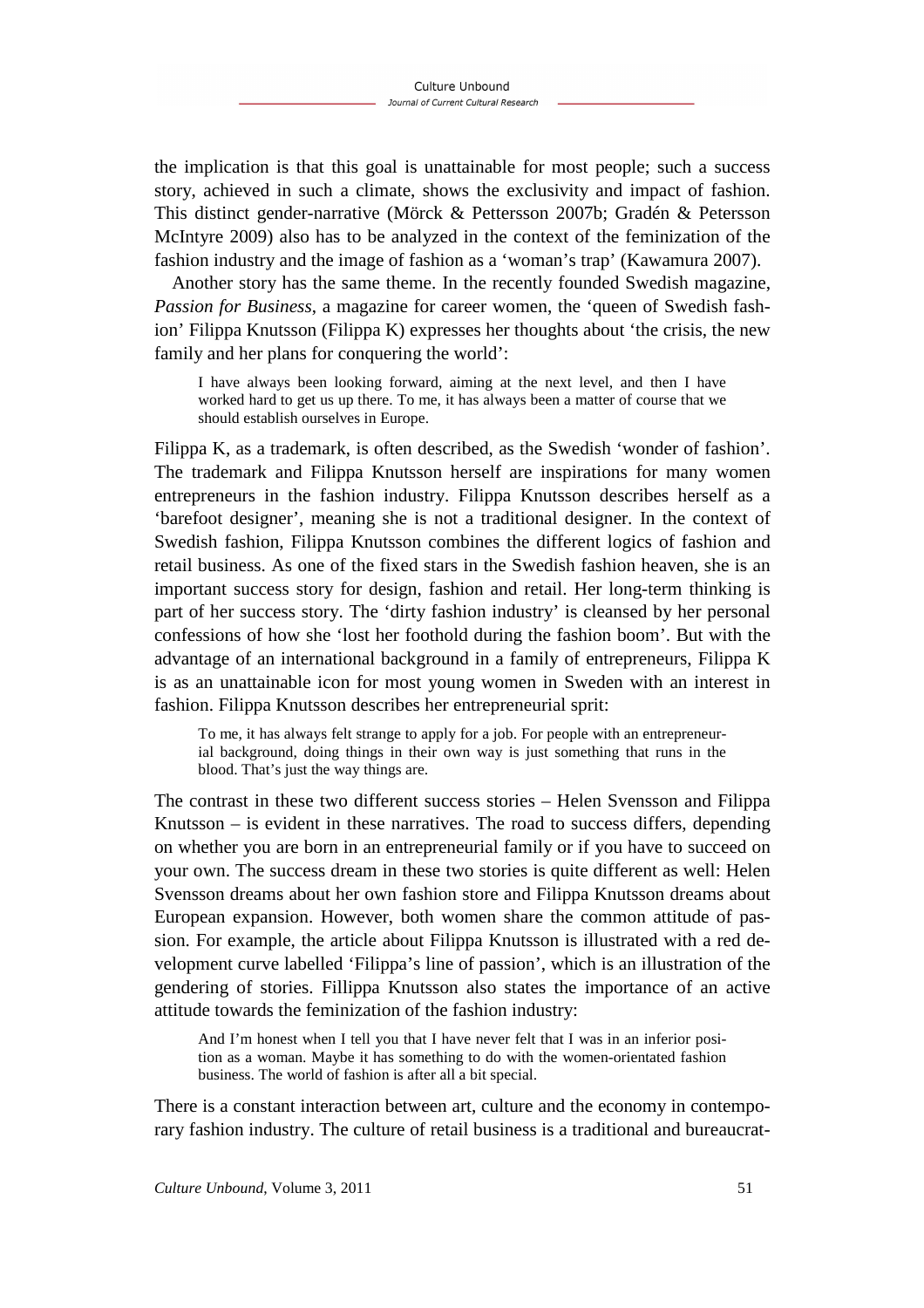ic service organization that is often forced into self-reflection because of the relationships between results and tensions (Korszynsky 2002; Korszynsky & Lynne Macdonald 2009). Although the changing culture of work into the 'creative industry' produces new possibilities for self-expression, this industry is still characterized by low wages and insecure terms of employment (Fredriksson 1998; Leslie 2002; Mc Robbie 2004; Åmossa 2004).

# **Looking for the Microstoria of the Fashion Industry**

In the world of fashion, a cultural and creative identity is often more highly valued than money earned; it is obvious that the fashion industry produces a specific practice of self-expression. A cultural perspective on the interaction between different practices and logics in the fashion industry contributes to mapping and managing these oppositions.

In this article I have identified some of the cultural themes that will guide the continuing research process. When choosing the informants, designing questionnaires, preparing observations and collecting other empirical material, it is important to isolate and problemize the emerging themes. The inherent paradoxes between design, fashion and retail have to be analyzed as different logics within different systems. These cultural systems produce and reproduce different stereotype identities that the fashion industry has to manage.

In practice, those cultural stereotypes that produce claims on natural inherent characteristics, are often expressed in fashion design as 'the art of creation' and in retail as 'the art of selling'. Those characteristics represent two opposite logics that, as mentioned earlier, Aspers defines as 'the logic of arts' and 'the logic of economy'. But those characteristics imply even more meaning. As noted above, from a consumer perspective the art of creation can be interpreted as both a possibility and a cultural imperative. A cultural understanding of creation and selling as competences requires some contextualization because of the fact that the act of creation and the act of selling produce different practices in contemporary consumption culture. A positive pre-understanding of the idea of creation is connected to a more negative pre-understanding of the idea of selling. In the process of examining an appropriate research design, it is important to reflect on this relationship.

**Cecilia Fredriksson** is a Professor of European Ethnology at the Department of Service Management, Lund University. Her research and teaching has revolved around new directions in the cultural theory of consumption, fashion and retail management. She is also in charge of several research project on sustainability, retail and tourism. E-mail: Cecilia.Fredriksson@ism.lu.se.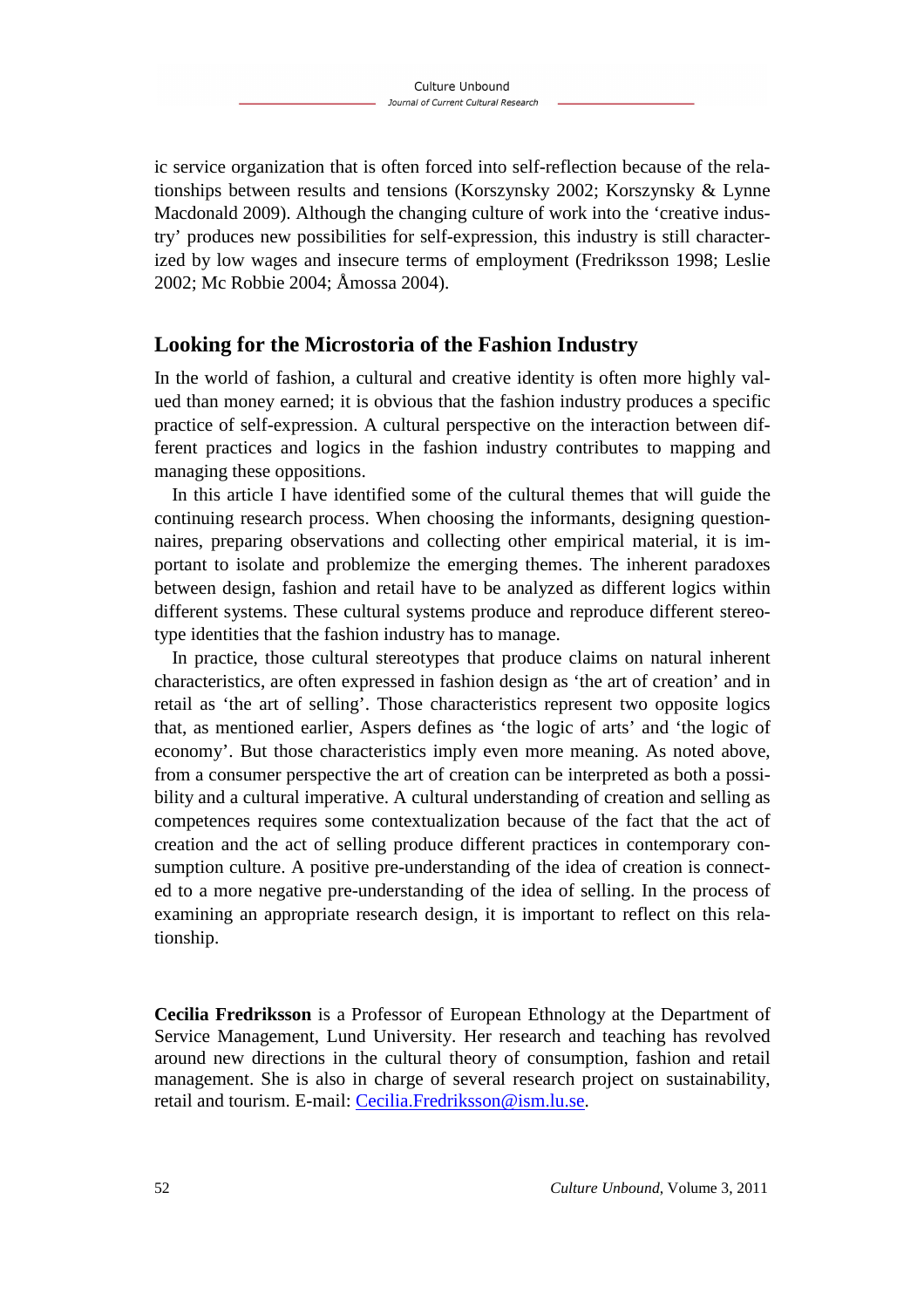#### **References**

- Adelswärd, Viveka (1996): *Att förstå en berättelse eller historien om älgen*, Stockholm: Brombergs.
- Amin, A & Thrift, Nigel (eds) (2003): *Cultural Economy Reader*, Oxford: Blackwell.
- Aspers, Patrik (2001): *Markets in Fashion*, Stockholm: City University Press.
- Bauman, Zygmunt (1999): *Arbete, konsumtion och den nya fattigdomen*, Göteborg: Daidalos.
- Bourdieu, Pierre (1991): *Kultur och kritik*, Göteborg: Daidalos.
- Bourdieu, Pierre (1993): *Kultursociologiska Texter*, Stockholm/Stehag: Brutus Östlings Bokförlag Symposion.
- Boje, David M (2001): *Narrative Methods for Organizational & Communication Research*, London: Sage.
- Brown, John Seely et al. (2005): *Storytelling in Organizations: Why Storytelling is Transforming 21st Century Organizations and Management,* Oxford: Elsevier.
- Bäckström, Kristina & Johansson, Ulf (2005): 'Servicemötet i butiken Ett servicemöte i ny gestaltning?', Hervé Corvellec & Hans Lindquist (eds): *Servicemötet – Multidisciplinära öppningar*, Lund: Liber.

Corvellec, Hervé & Leif Holmberg (2004): *Organisationers vardag – sett underifrån*, Lund: Liber.

- Corvellec, Hervé & Hans Lindquist (eds) (2005): *Servicemötet Multidisciplinära öppningar*, Lund: Liber.
- Craik, Jennifier (1994): *The Face of Fashion. Cultural Studies in Fashion*, London: Routledge.
- Crewe, Louise (2003): 'Geographies of retailing and consumption: markets in motion', *Progress in Human Geography*, 27:3, 352-362.
- Crane, Diane (2000): *Fashion and its Social Agendas: Class, Gender and Identity in Clothing*, London: The University of Chicago Press.
- Czarniawska, Barbara & Kaj Sköldberg (1998): 'Organiserandet en berättelse som sätts på scen', B. Czarniawska & M. Alvesson (eds): *Organisationsteori på svenska,* Stockholm: Liber. Czarniawska, Barbara (1999): *Writing Management: Organization Theory as a Literary Genre*, Oxford: Oxford University Press.
- Douglas, Mary & Baron Isherwood (1993): *The World of Goods: Towards an Anthropology of Consumption.* New York: Routledge.
- Du Gay, Paul & Michael Pryke (eds) (2002): *Cultural Economy. Cutural Analysis and Commercial Life.* London: Sage.
- Ehn, Billy & Orvar Löfgren (2001): *Kulturanalyser*, Malmö: Gleerups.
- Ekström, Karin & Helen Brembeck (eds) (2004): *Elusive consumption.* New York: Berg.
- Entwistle, Joanne (2000): *The Fashioned Body. Dress and Modern Social Theory.* Cambridge: Polity Press.
- Featherstone, Mike (2007): *Consumer Culture and Postmodernism.* London: Sage.
- Fornäs, Johan (2001): 'Upplevelseproduktion i händelsernas centrum', Karin Becker, K et al.: *Passager. Medier och kultur i ett köpcentrum*, Lund: Nya Doxa.
- Frisell Ellburg, Ann (2008): *Ett fåfängt arbete: Möten mellan modeller i den svenska modeindustrin*, Stockholm: Macadam.
- Fredriksson, Cecilia (1996): 'The Making of a Swedish Department Store Culture', C. Campbell & P. Falk (eds): *The Shopping Experience*, London: Sage.
- –––– (1998): *Ett paradis för alla: Epa mellan folkhem och förförelse*, Stockholm: Nordiska museet.
- –––– (2005): *desigNation: Design och konsumtionskultur i 2000-talets Sverige*, Kristianstad: Regionmuseet.
- –––– (2008): 'Trend Analysis For Fashionistas Only?', *ETN,* 2008:5, *JOB, Etnologisk skriftserie.*
- –––– (2010): 'På modets marknad: Om modets mekanismer och värdet av en intervju', L. Eskilsson & C. Fredriksson, *Butiken: Upplevelse, organisation och plats,* Malmö: Liber.
- Gradén, Lizette & Petersson & Magdalena McIntyre (2009): *Modets metamorfoser: Den klädda kroppens identiteter och förvandlingar,* Stockholm: Carlssons.
- Grönroos, Christian (2005): 'Från varulogik till tjänstelogik', H. Corvellec & H. Lindquist (eds): *Servicemötet – Multidisciplinära öppningar,* Malmö: Liber.

*Culture Unbound*, Volume 3, 2011 53